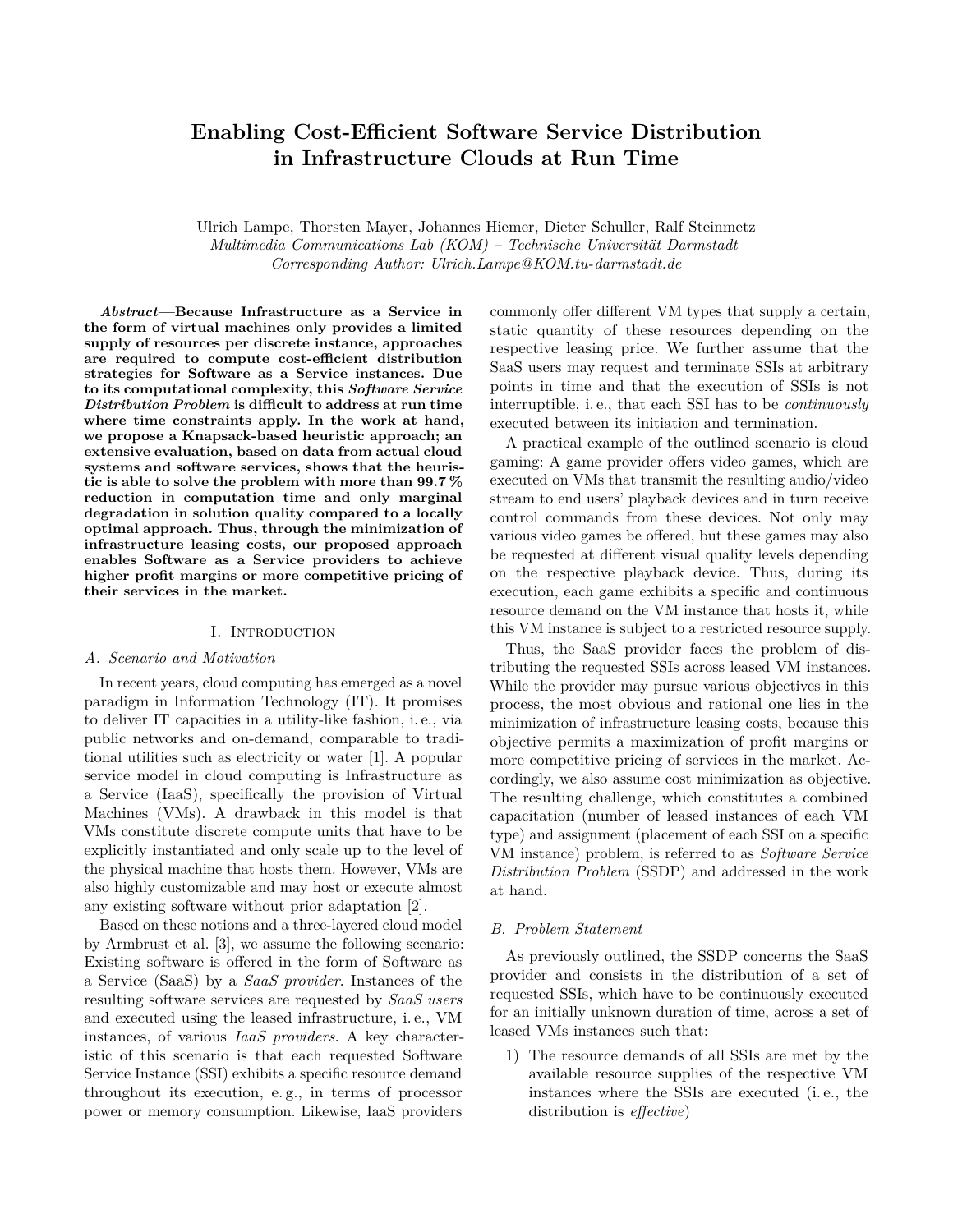2) The overall cost of leasing the required VM instances is minimized (i. e., the distribution is cost*efficient*).

According to our scenario, SSIs may be requested or terminated at arbitrary points in time. Thus, the SSDP does not constitute a *design time*, but a *run time* problem stretching over multiple subsequent periods. Accordingly, above conditions should also be met across all periods.

In our previous research [\[4\]](#page-7-3), we have outlined a simple one-period, design time approach to the SSDP and provided a first analysis of the SSDP's computational complexity. In the work at hand, we substantially extend this research through a multi-period, run time model and two corresponding optimization approaches.

The remainder of this paper is structured as follows: In Section [II,](#page-1-0) we present our solution approach, an integrated broker that addresses the SSDP through optimization approaches. Two of these approaches are subsequently introduced. A first prototypical implementation of the broker is evaluated in Section [III.](#page-4-0) Section [IV](#page-6-0) provides an overview of related work. Eventually, Section [V](#page-7-4) concludes the paper with a summary and outlook.

# <span id="page-1-0"></span>II. Solution Approach: Software Service Distribution Broker

# *A. Architectural Overview of the Broker*

Our research aims at the design and implementation of an integrated *Software Service Distribution Broker*. The broker will be accessible for SaaS providers and IaaS providers through a standardized Web interface.

Through the interface, the broker permits IaaS providers to register their VM type offers by submitting the relevant information regarding, e. g., resource supply and price, in a structured form (so-called *push* model). The tool will also allow the mining of publicly available VM offer descriptions, e. g., through the Amazon EC2 API[1](#page-1-1) (so-called *pull* model). Depending on the update frequency, the broker may also collect just-in-time pricing information, for instance from auction systems. Likewise, SaaS providers may submit the SSIs that have been currently requested by their end users to the broker, most notably specifying those SSIs' resource demands.

Based on the submitted information, the Software Service Distribution Broker repeatedly computes an (updated) *SSI distribution strategy* for the SaaS provider using suitable optimization approaches. The SSI distribution strategies specify the number of VM instances of each VM type to lease and the assignment of individual SSIs to these VM instances.

Thus, in accordance with the vision of a future cloud market [\[1\]](#page-7-0), the broker facilitates the cost-efficient distribution of SSIs through SaaS providers. As previously

<span id="page-1-2"></span>

Figure 1: Architectural overview of the Software Service Distribution Broker.

outlined, SaaS providers profit from this mechanism through lower leasing costs, which not only yields higher profit margins, but may also result in more competitive – i. e., less costly – offers to the SaaS users.

An architectural overview of the Software Service Distribution Broker is depicted in Figure [1.](#page-1-2) To date, we have created a prototypical implementation of the broker. It features two different optimization approaches as key components. These approaches will be presented in detail in the following.

# <span id="page-1-3"></span>*B. Binary Integer Programming-based Optimization*

In accordance with our previous research, we initially provide a mathematical optimization model of the SSDP. Because this model is based on the principles of linear programming, more specifically binary integer programming, it can immediately be transferred into a corresponding optimization algorithm.

As a substantial extension to our previous work [\[4\]](#page-7-3), we present a multi-period approach. It not only supports the computation of an initial distribution strategy at design time, but yields updated strategies during run time, based on incremental changes with respect to the requested SSIs and information about the already leased infrastructure.

The model is based on two assumptions: First, SSIs may be arbitrarily combined on one VM instance, as long as the aggregated resource demands are satisfied, but may not be split between different VM instances. Second, for each requested SSI, there exists at least one VM type that provides a sufficient resource supply for the SSI's execution; if this condition is not met, the specific SSI cannot be executed on the offered infrastructure.

We further establish that currently executed SSIs may not be moved between different VM instances. While such *live migration* is common in data centers to optimize the load of physical machines, it is usually conducted on the level of VMs, where it is more efficient and less errorprone than for individual SSIs [\[5\]](#page-7-5). The process thus lies

<span id="page-1-1"></span><sup>1</sup>[http://docs.amazonwebservices.com/AWSEC2/latest/](http://docs.amazonwebservices.com/AWSEC2/latest/APIReference/) [APIReference/](http://docs.amazonwebservices.com/AWSEC2/latest/APIReference/)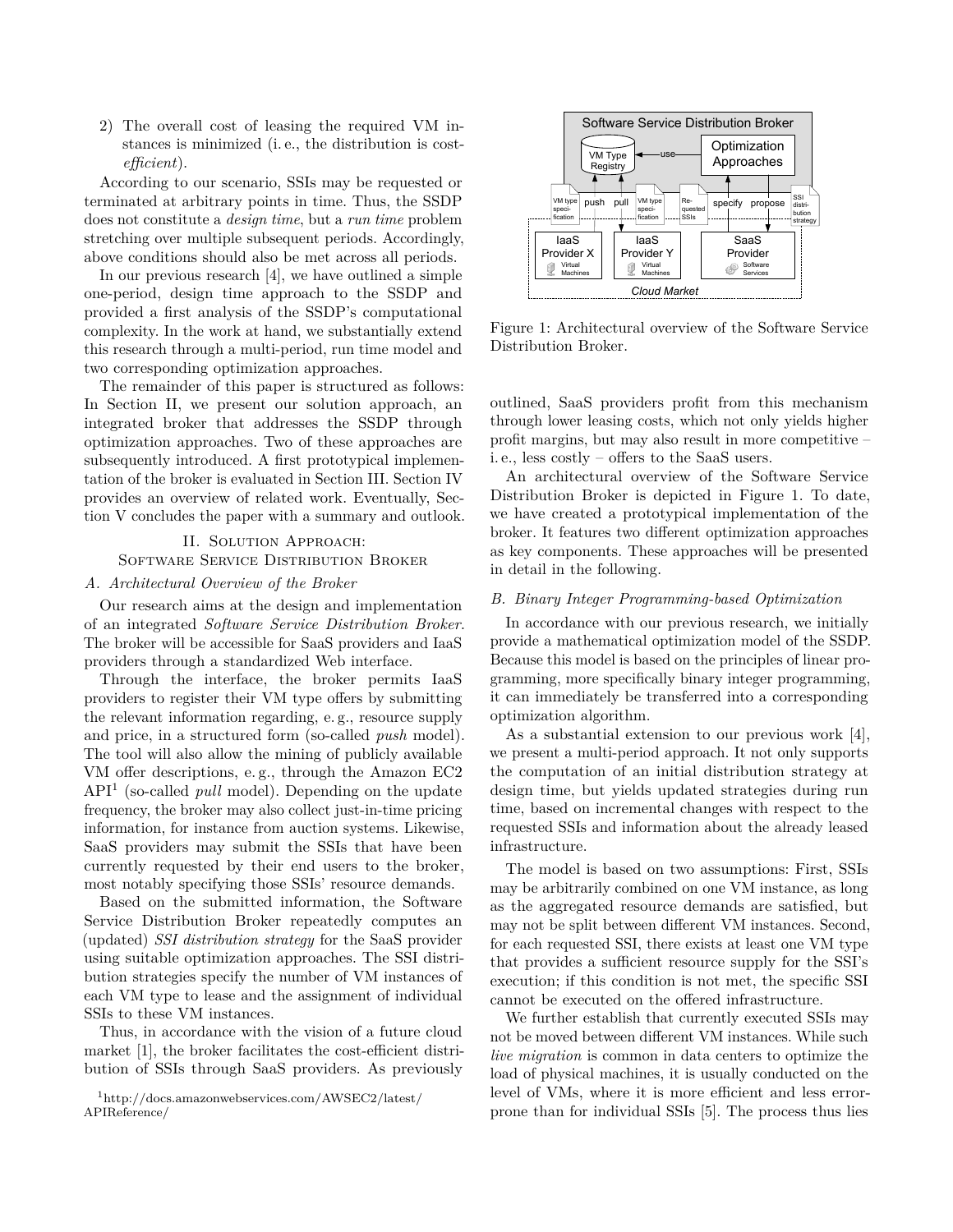in the control sphere of the IaaS provider, not of the SaaS Provider.

Based on these assumptions, we introduce the following formal notation: Let  $\delta \in \mathbb{R}^+$  denote a regular time interval at which optimization steps are initiated, i. e., where a new distribution strategy is computed. Let  $t \in \mathbb{R}^+$  ( $t' \in \mathbb{R}^+$ ) further denote the point in time where the current (most recent) optimization period is (was) initiated, i.e.,  $t' = t - \delta$ . In the case that the optimization is initiated for the first time at *t*, we assume  $t' = 0$ .

Let *V* be the persistent set of  $|V| > 0$  available VM types, and let *R* be the set of  $|R| > 0$  regarded resource types. Let  $M_v \in \mathbb{N}$  be the maximum number of concurrently leaseable instances of each VM type  $v \in V$ , as specified by the respective IaaS provider.

 $I_v^t$  denotes a set of unique IDs for VM type  $v \in V$  at time *t*. Each of these IDs  $i \in I_v^t$  represents a leaseable *VM instance*, i. e., a concrete individual instantiation of an abstract VM type. Through this construct, the SSDP – which actually constitutes a combined capacitation and assignment problem – may be modeled in the simpler form of a pure assignment problem; more details will be provided in the course of this section.

Let  $S_t$  be a set of  $|S^t|$  requested SSIs at time *t*. For each SSI  $s \in S^t$ , the demand for each resource type  $r \in R$ is formally defined as  $RD_{sr} \in \mathbb{R}^+$ .

Likewise,  $RS_{vr} \in \mathbb{R}^+$  denotes the supply of each resource type  $r \in R$  for each VM type  $v \in V$ . Furthermore, for each VM type  $v \in V$ , the cost per leased instance  $C_v \in \mathbb{R}^+$  is specified, based on a common billing period of length  $P \in \mathbb{R}^+$ . In the case that a VM type exhibits a different billing period, the cost per instance is interpolated accordingly.

Lastly, if a VM instance  $v \in V$  with the index  $i \in I_v^t$ is currently leased,  $TF_{vi} \in \mathbb{R}^+$  denotes the point in time where this VM instance has been initiated, i. e., where its first billing period has started. If a VM instance is not currently leased, a value of 0 is assumed.

The complete optimization model, based on above formalisms, is split into three parts, which are provided in Equation Sets [1, 2](#page-0-0) and [3.](#page-0-0) The individual parts are successively employed in the optimization process. Prior to providing additional details, we briefly explain the meaning of the contained decision variables: Equation [12](#page-3-0) defines  $x_{svi}^t$  as binary decision variables, which indicate whether the SSI  $s \in S^t$  has been assigned to a VM of type  $v \in V$  with the instance index  $i \in I_v^t$  at time  $t$  or not. Equation [13](#page-3-1) further specifies the binary decision variables  $y_{vi}^t$ , which determine whether a certain instance  $i \in I_v^t$  of VM type  $v \in V$  is utilized at time  $t$  or not.

In the *pre-optimization computations*, we first initialize all relevant sets from the previous optimization period with default values in the case that no prior optimization

has been conducted (Equation [1\)](#page-3-2). Subsequently, we determine those SSIs that were sustained from the previous optimization period, i. e., the SSIs that are still being requested, *SS<sup>t</sup>* , as well as the set of newly requested SSIs, *SN<sup>t</sup>* (Equation [2\)](#page-3-3).

Equations [3](#page-3-4) and [4](#page-3-5) determine the set of valid IDs  $I_v^t$ in the current optimization period, i. e., at the point in time *t*, for each VM type  $v \in V$ . In this context,  $\text{IdGen}(n)$ denotes a function that generates  $n \in \mathbb{N}$  new unique IDs. The number of IDs is based on the notion that, in the worst case, each newly requested SSI may require a VM instance of the same type for execution, while, in addition, the maximum number of concurrent instances may not be exceeded. As previously outlined, each ID represents one concrete leaseable instance of an abstract VM type. The decision whether the VM instance is actually utilized and thus leased is taken in the optimization process. Through this introduction of a maximum number of concrete VM instances, an implicit capacitation decision is taken for each VM type, and thus, the SSDP may be modeled as a pure assignment problem.

Finally, in Equation [5,](#page-3-6) we determine *marginal costs*  $MC_{vi}$  for each VM instance of type  $v \in V$  with ID  $i \in I_v^t$ . The marginal costs correspond to the normal per-instance cost of the VM type if a VM instance has not been previously available. They also assume this value if the VM instance is currently not leased or if the current billing period is bound to end before the next optimization period. If none of these conditions are met, i. e., if the VM instance is currently leased and not bound to be billed before the next optimization period, the marginal cost becomes 0. All computations are based on the start of the most recent billing period, *T Lvi*, which is determined in Equation [6.](#page-3-7)

For the *actual optimization*, Equation [7](#page-3-8) first defines the objective, which consists in the minimization of the Total Marginal Cost (*TMC*) across all utilized VM instances. Equation [8](#page-3-9) links the decision variables,  $x^t$  and  $y^t$ , by setting the value of the latter (indicating utilization and thus lease of a VM instance) depending on the value of the former (indicating assignments of SSI to VM instances).

The optimization is subject to the following constraints: Equation [9](#page-3-10) ensures that each SSI is assigned precisely once to a VM instance. Equation [10](#page-3-11) guarantees that the resource constraints are held on each VM instance. Lastly, Equation [11](#page-3-12) imposes the constraint that each sustained SSI is assigned to the same VM instance as in the previous optimization, thus preventing the live migration of SSIs.

The *post-optimization computations* solely comprise Equation [14.](#page-3-13) The equation provides an implicit VM instance management by updating the timestamps  $TF_{vi}$ , which indicate the most recent initiation for an VM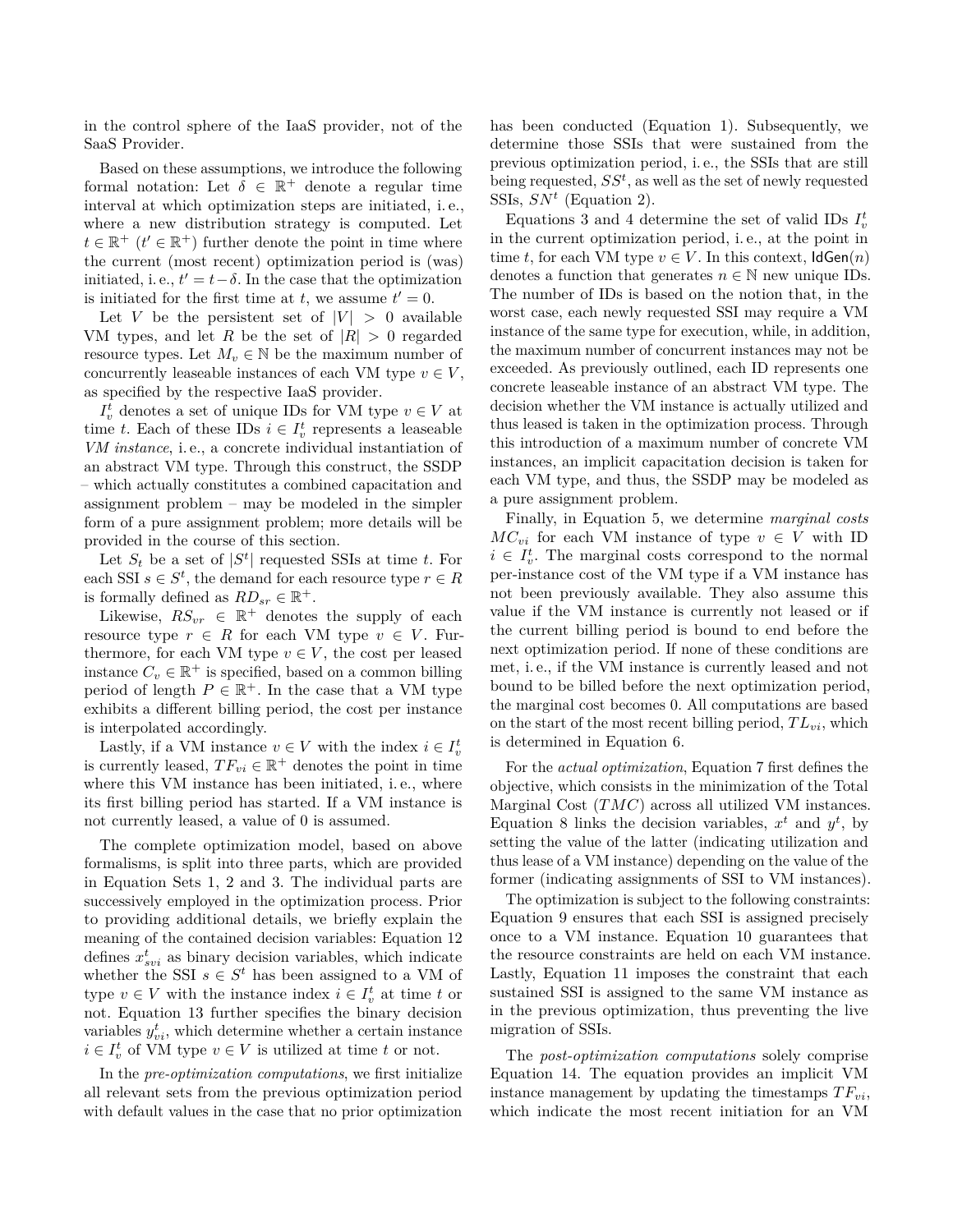**Equation Set 1** Pre-Optimization Computations

$$
S^{t'} = \emptyset
$$
  
\n
$$
I^{t'}_v = \emptyset \quad \forall v \in V
$$
  
\nif  $t' = 0$  (1)

$$
SS^{t} = S^{t} \cap S^{t'} \qquad (2)
$$
  

$$
SN^{t} = S^{t} \setminus S^{t'}
$$

$$
I_v^t = \begin{cases} \n\text{IdGen}(\min(M_v, |S^t|)) & \text{if } t' = 0\\ \n\hat{I}_v^t \cup \text{IdGen}(\min(M_v - |\hat{I}_v^{t'}|, |SN^t|)) & \text{else} \n\end{cases} \tag{3}
$$

$$
\hat{I}_v^{t'} = \{ i \in I_v^{t'} | TF_{vi} > 0 \}
$$
\n(4)

$$
MC_{vi} = \begin{cases} C_v & \text{if } t' = 0 \lor i \notin I_v^{t'} \\ C_v & \text{if } TF_{vi} = 0 \\ C_v & \text{if } TL_{vi} = t \\ C_v & \text{if } TL_{vi} + P < t + \delta \\ 0 & \text{else} \end{cases} \tag{5}
$$

$$
\forall v \in V, i \in I_v^{t}
$$

<span id="page-3-7"></span>
$$
TL_{vi} = TF_{vi} + \left\lfloor \frac{t - TF_{vi}}{P} \right\rfloor * P \quad \forall v \in V, i \in I_v^t \quad (6)
$$

## **Equation Set 2** Actual Optimization Computations

<span id="page-3-8"></span>Minimize 
$$
TMC(x^t, y^t) = \sum_{v \in V, i \in I_v^t} y_{vi}^t * MC_{vi}
$$
 (7)

<span id="page-3-9"></span>
$$
y_{vi}^t \ge x_{svi}^t \quad \forall s \in S^t, v \in V, i \in I_v^t \tag{8}
$$

<span id="page-3-10"></span>
$$
\sum_{s \in S^t, v \in V, i \in I_v} x_{svi}^t = 1 \quad \forall s \in S^t \tag{9}
$$

<span id="page-3-11"></span>
$$
\sum_{s \in S^t} RD_{sr} * x_{svi}^t \le RS_{vr} \quad \forall v \in V, i \in I_v^t, r \in R \quad (10)
$$

$$
x_{svi}^t = x_{svi}^{t'} \quad \forall s \in SS^t, v \in V, i \in I_v^t \tag{11}
$$

<span id="page-3-0"></span>
$$
x_{svi}^t \in \{0, 1\} \quad \forall s \in S^t, v \in V, i \in I_v^t \tag{12}
$$

<span id="page-3-1"></span>
$$
y_{vi}^t \in \{0, 1\} \quad \forall v \in V, i \in I_v^t \tag{13}
$$

<span id="page-3-2"></span>instance of type  $v \in V$  with ID  $i \in I_v$ . The timestamp is set to the current optimization period *t* if a VM instance has not been previously available or utilized, but is used in the current period. It is reset to 0 if the VM instance is bound to be billed before the next optimization step, but not currently used; thus, the leasing is terminated. In any other case, the current timestamp is not modified.

<span id="page-3-13"></span><span id="page-3-3"></span>

| <b>Equation Set 3 Post-Optimization Computations</b>                                                                                                                                                                                             |      |
|--------------------------------------------------------------------------------------------------------------------------------------------------------------------------------------------------------------------------------------------------|------|
| $TF_{vi} = \begin{cases} t & \text{if } y_{vi}^t = 1 \wedge i \notin I_{vi}^{t'} \\ t & \text{if } y_{vi}^t = 1 \wedge TF_{vi} = 0 \\ 0 & \text{if } y_{vi}^t = 0 \wedge TL_{vi} + P < t + \delta \end{cases}$<br>$\forall v \in V, i \in I_v^t$ | (14) |

<span id="page-3-6"></span><span id="page-3-5"></span><span id="page-3-4"></span>The model in Equation Sets [1](#page-0-0) through [3](#page-0-0) constitutes a *Binary Integer Program* (BIP). Such BIP exclusively contains binary decision variables and thus, poses a special form of an Integer Program (IP). IPs can be solved using well-known methods from the field of operations research, e. g., *branch and bound* [\[6\]](#page-7-6). However, these methods may become very costly in terms of computational power with increasing problem size. Corresponding findings for single-period optimization have been presented in our past research [\[4\]](#page-7-3).

It should be noted that the BIP-based algorithm always provides an optimal (i. e., cost-minimal) distribution strategy for each *individual* optimization period. However, because it operates in a myopic (short-sighted) manner, the algorithm does not necessarily compute an optimal distribution strategy across multiple periods; while the choice of a specific VM instance may be cost-optimal in an earlier period, it may unavoidably lead to higher costs in the future. In fact, an optimal distribution strategy across multiple periods can only be computed *ex post*, i. e., for a past period of time for which all requested SSIs with their respective durations of execution are known. Thus, except for single-period problems, the BIP-based algorithm should not be seen as absolute, but only as relative benchmark in terms of solution quality.

# *C. Knapsack-Based Optimization*

<span id="page-3-12"></span>Due to the potentially high computational complexity of the BIP-based algorithm, we have developed a heuristic that is inspired by the well-known Knapsack problem. In this problem, a choice has to be made among multiple items with differing weight and utility, such that the utility of the selected items is maximized while a certain weight constraint is held. A common heuristic approach to the Knapsack problem is to determine the relative utility of each item, which corresponds to the item's (absolute) utility divided by its respective weight, and consecutively select the items in the order of descending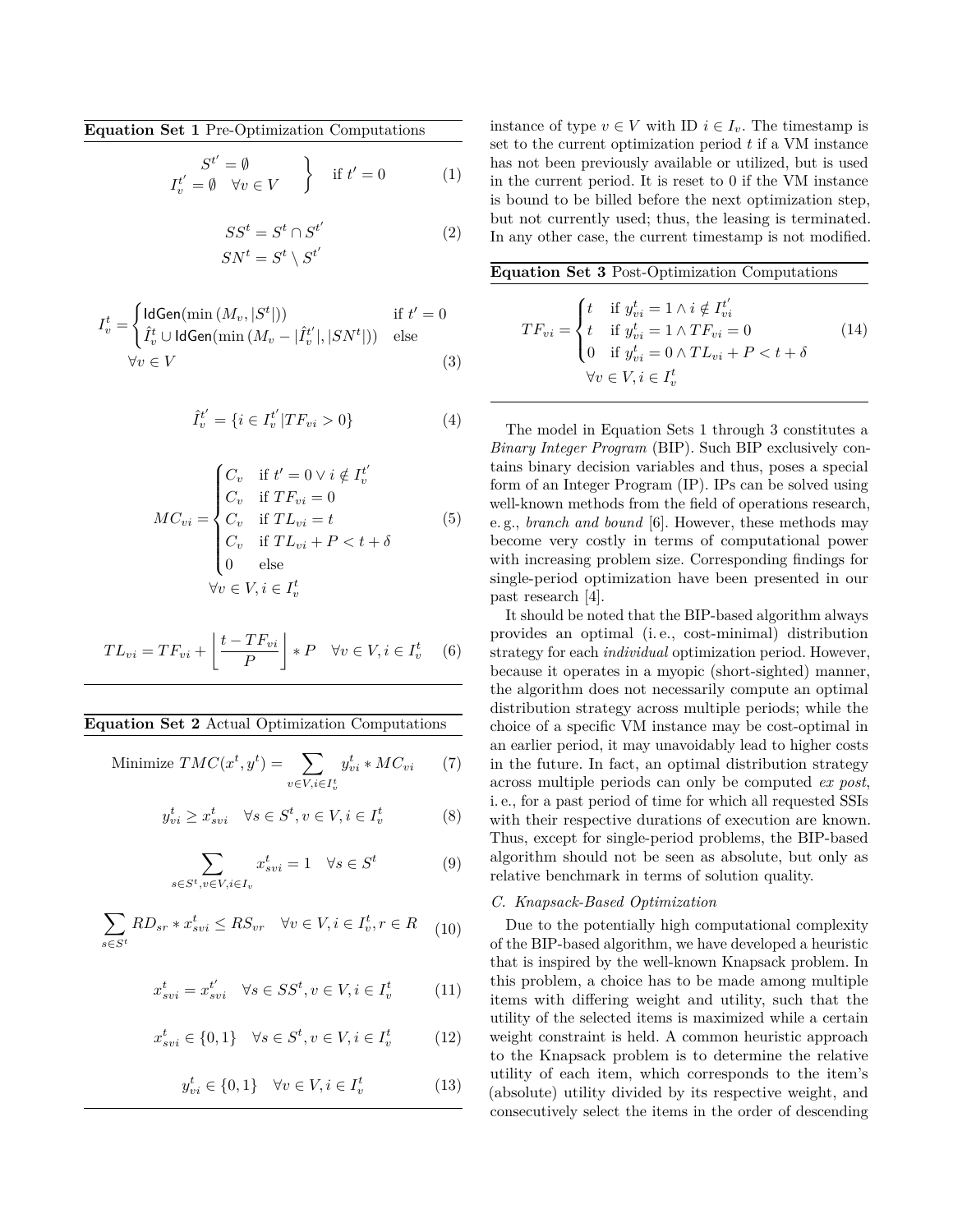utility [\[7\]](#page-7-7). Our heuristic is based on the same principle of relative utility, but split into two phases, *VM packing* and *VM selection*. The approach is based on similar preand post-optimization computations as the BIP-based algorithm in the previous section, i. e., it utilizes the same pricing scheme based on marginal costs and the identical VM instance management via timestamps.

In the first phase, *VM packing*, we determine the absolute utility  $AU<sub>v</sub>$  of each VM type  $v \in V$ . Absolute utility is defined as the maximum number of SSIs that fit onto the respective VM type. To support the optimization across multiple periods, already leased VM instances are introduced as *pseudo VM types*. Pseudo VM types may only be instantiated once, and their resource supply and marginal cost correspond to the respective values of the underlying VM instance; thus, in contrast to the BIPbased approach, marginal costs are specified per (pseudo) VM type, rather than per VM instance.

For each VM type, we scan the set of requested SSIs in linear order. If the currently regarded SSI fits onto the current VM type in terms of resource supply, the VM type's maximum SSI capacity is incremented. In addition, the VM type's residual resource supply is reduced by the resource demand of the SSI. In the process, sustained SSIs are exclusively assigned to the pseudo VM type that hosted them in the previous optimization period, thus preventing a live migration. Once the absolute utility of each VM type has been determined, we compute the VM type's relative utility by dividing the determined SSI capacity through the current marginal cost, i. e.,  $RU_v = \frac{AU_v}{MC_v} \forall v \in V$ . If the marginal cost is 0, we assume a very low price of  $\epsilon \in \mathbb{R}^+$  instead.

In the second phase, *VM selection*, we determine the VM type with the highest relative utility. If the maximum number has not been reached yet, a new instance of this VM type is created. The SSIs that have been associated with the respective VM type in the VM packing phase are

<span id="page-4-1"></span>

Figure 2: Scheme of the Knapsack-based heuristic.

assigned to the new instance, and removed from the set of unassigned SSIs. In the case that multiple VM types with the same relative utility exist, we pick the VM type with the highest absolute utility. If this condition does not break the tie, the first VM type according to the order of the set is selected. Both phases are repeated until all requested SSIs have been successfully assigned to a VM instance. The Knapsack-based heuristic is schematically depicted in Figure [2.](#page-4-1)

## III. Evaluation

<span id="page-4-0"></span>Both the BIP-based and Knapsack-based optimization approaches have been implemented as part of a prototypical broker, which constitutes the basis of our evaluation. The implementation has been conducted in Java and utilizes the *Java ILP*[2](#page-4-2) framework. This framework permits a flexible choice between the commercial *ILOG CPLEX*[3](#page-4-3) and free *lpsolve*[4](#page-4-4) IP solver frameworks, with the first constituting the default choice in our work.

#### *A. Evaluation Methodology*

The aim of our evaluation lies in a quantitative assessment of the performance of the two optimization approaches; it thus complements the brief qualitative discussion in Section [II-B.](#page-1-3) We focus on two metrics that are of practical relevance in the context of the proposed broker: First, the metric *computation time* allows to judge the scalability of the proposed approaches, as well as the absolute waiting time that is introduced through the computation of distribution strategies by the broker. Second, the metric *total (marginal) cost* represents the solution quality of the computed distribution strategies with respect to the objective of cost efficiency. It is important to stress that we focus on the *relative* performance of the two approaches, rather than the absolute performance, which would require the computation of an optimal distribution strategy ex post as benchmark.

For the evaluation, we have created a collection of SSDPs with a varying number of requested SSIs (*ns*), VM types  $(n_v)$ , resource types  $(n_r)$ , and optimization periods  $(n_p)$ . For the VM and resource types, we used the specifications of the Windows-based, on-demand Amazon EC2 VM offers in the European Union<sup>[5](#page-4-5)</sup>. The specifications yield eight VM types that provide three resource types (CPU, RAM, and HDD space) at differing costs, based on a one-hour billing period. To obtain realistic SSI execution data, we measured the absolute resource demands – in terms of the identical resource types – for five contemporary video games.

<span id="page-4-3"></span><span id="page-4-2"></span><sup>2</sup><http://javailp.sourceforge.net/>

<sup>3</sup>[http://www.ibm.com/software/integration/optimization/](http://www.ibm.com/software/integration/optimization/cplex-optimizer/) [cplex-optimizer/](http://www.ibm.com/software/integration/optimization/cplex-optimizer/)

<span id="page-4-4"></span><sup>4</sup><http://sourceforge.net/projects/lpsolve/>

<span id="page-4-5"></span><sup>5</sup><http://aws.amazon.com/ec2/#instance>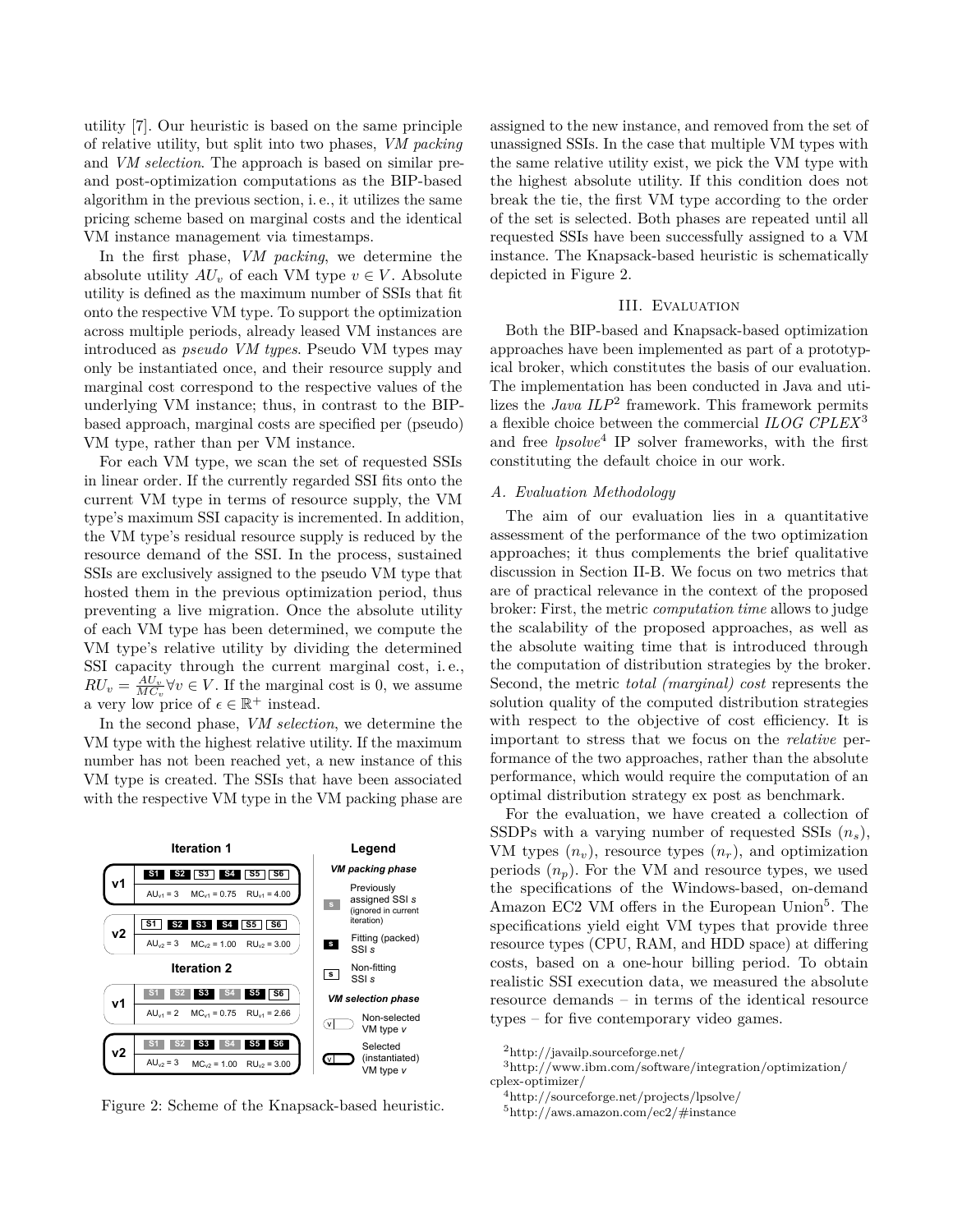Based on this information, we created different classes of SSDPs with fixed values for  $n_s$ ,  $n_v$ ,  $n_r$ , and  $n_p$ . Each class contained 200 individual problems (in the following, the terms SSDP and problem are used synonymously). The regarded SSIs and resource types were randomly drawn, based on the previously outlined specifications.  $n_p$  and  $\delta$  were chosen to resemble an initial optimization  $(n_p = 1)$ , as well as multiple subsequent optimization periods stretching over 1 hour  $(n_p = 30, \delta = 120)$  and 2 hours  $(n_p = 60, \delta = 120)$ . In each incremental version of a problem, a random number of SSIs was terminated and newly initiated compared to the previous problem. The specific numbers are drawn from the range  $[0; \frac{n_s}{4}]$ , thus resembling the varying load of a SaaS provider. In order to achieve a comparable size across all evaluated problems, the overall number of SSIs was only allowed to fluctuate by 50 % compared to the initial problem.

All generated SSDPs were attempted to solve using the two optimization approaches, BIP-based and Knapsackbased. For both approaches, we measured the computation time and the total infrastructure leasing cost of the obtained solutions. In the process, we imposed a timeout period of 1 minute per problem and optimization approach, representing the maximum permissible waiting time for the computation of a distribution strategy. The evaluation was conducted on a desktop computer, equipped with an Intel Core 2 Duo E7500 processor and 4 GB of memory.

## *B. Evaluation Results and Discussion*

Table [I](#page-5-0) provides an overview of the evaluated SSDP classes. It also depicts the number of problems that could be solved by each optimization approach within the predefined timeout period. Only the data from those problems that could be solved by both approaches constitutes the sample for the detailed results that are presented in Figures [3](#page-6-1) through [5.](#page-6-2)

<span id="page-5-0"></span>Table I: Overview of evaluated SSDP classes and solved number of problems per class.

| Class / problem size |         |       | Solved problems (out of 200) |     |        |      |
|----------------------|---------|-------|------------------------------|-----|--------|------|
| $n_p$                | $n_{s}$ | $n_v$ | $n_r$                        | ВIР | Knaps. | Both |
| 1                    | 10      | 4     | $\overline{2}$               | 200 | 200    | 200  |
| 1                    | 20      | 4     | 2                            | 194 | 200    | 194  |
| 1                    | 20      | 8     | 3                            | 197 | 200    | 197  |
| 1                    | 30      | 8     | 3                            | 137 | 200    | 137  |
| 30                   | 10      | 4     | $\overline{2}$               | 200 | 200    | 200  |
| 30                   | 20      | 4     | $\overline{2}$               | 198 | 200    | 198  |
| 30                   | 20      | 8     | 3                            | 199 | 200    | 199  |
| 30                   | 30      | 8     | 3                            | 119 | 200    | 119  |
| 60                   | 10      | 4     | $\overline{2}$               | 200 | 200    | 200  |
| 60                   | 20      | 4     | $\overline{2}$               | 196 | 200    | 196  |
| 60                   | 20      | 8     | 3                            | 197 | 200    | 197  |
| 60                   | 30      | 8     | 3                            | 134 | 200    | 134  |

The numbers of solved problems per class in Table [I](#page-5-0) already indicate a substantial performance difference between the BIP- and Knapsack-based approaches. With an increasing number of regarded SSIs, the BIP-based algorithm fails to solve a growing share of problems due to the occurrence of a timeout. In contrast, the Knapsackbased heuristic does not exhibit such behavior; in fact, the approach is able to solve all of the considered SSDPs in the evaluation.

This difference in performance is further highlighted in Figure [3,](#page-6-1) which depicts the ratios of computation times between both optimization approaches based on macroaverage[6](#page-5-1) . On average across all problem classes, the Knapsack-based heuristic requires less than 0.3 % of the computation time, which corresponds to a reduction of 99.7 % compared to the BIP-based approach. According to a Friedman test [\[8\]](#page-7-8), the difference between the two optimization approaches with respect to computation times is statistically significant at the confidence level of  $95\%$  (i.e.,  $\alpha = 0.05$ ).

The implications of this difference in relative performance with respect to the absolute computation times can be seen in Figure [4.](#page-6-3) While the BIP-based approach generally exhibits mean computation times per optimization period in the magnitude order of seconds, the Knapsack-based heuristic achieves values in the magnitude order of milliseconds. In this context, it is worthy to note that the mean computation times per optimization period shrink with an increasing number of total optimization periods. This effect can be explained by the relatively high computation times for the initial optimization periods, which exhibit the largest number of newly requested SSIs.

Figure [5](#page-6-2) depicts the ratios of total costs of the computed distribution strategies between both optimization approaches, again based on macro-average. The results indicate the existence of a trade-off between the computation time and total cost. The effect, i. e., an increase in total cost versus a reduction in computation time, is strongest for the single-period problems. As previously outlined, the BIP-based algorithm computes an optimal solution for these problems and thus may serve as a benchmark for the Knapsack-based heuristic. For the single-period problems, the cost increase amounts to approximately  $4.7\%$  on average. For the remaining multiple-period problems, this figure is slightly less accented and corresponds to about 3.5 %. Across all evaluated classes, the cost increase assumes an average value of circa 3.9 %. A Friedman test shows that the difference between both approaches with respect to the total costs is statistically significant at  $\alpha = 0.05$ .

<span id="page-5-1"></span><sup>6</sup>Macro-average means that we first determine the ratio of computation times for each individual problem in a class and subsequently compute the mean across all obtained ratios.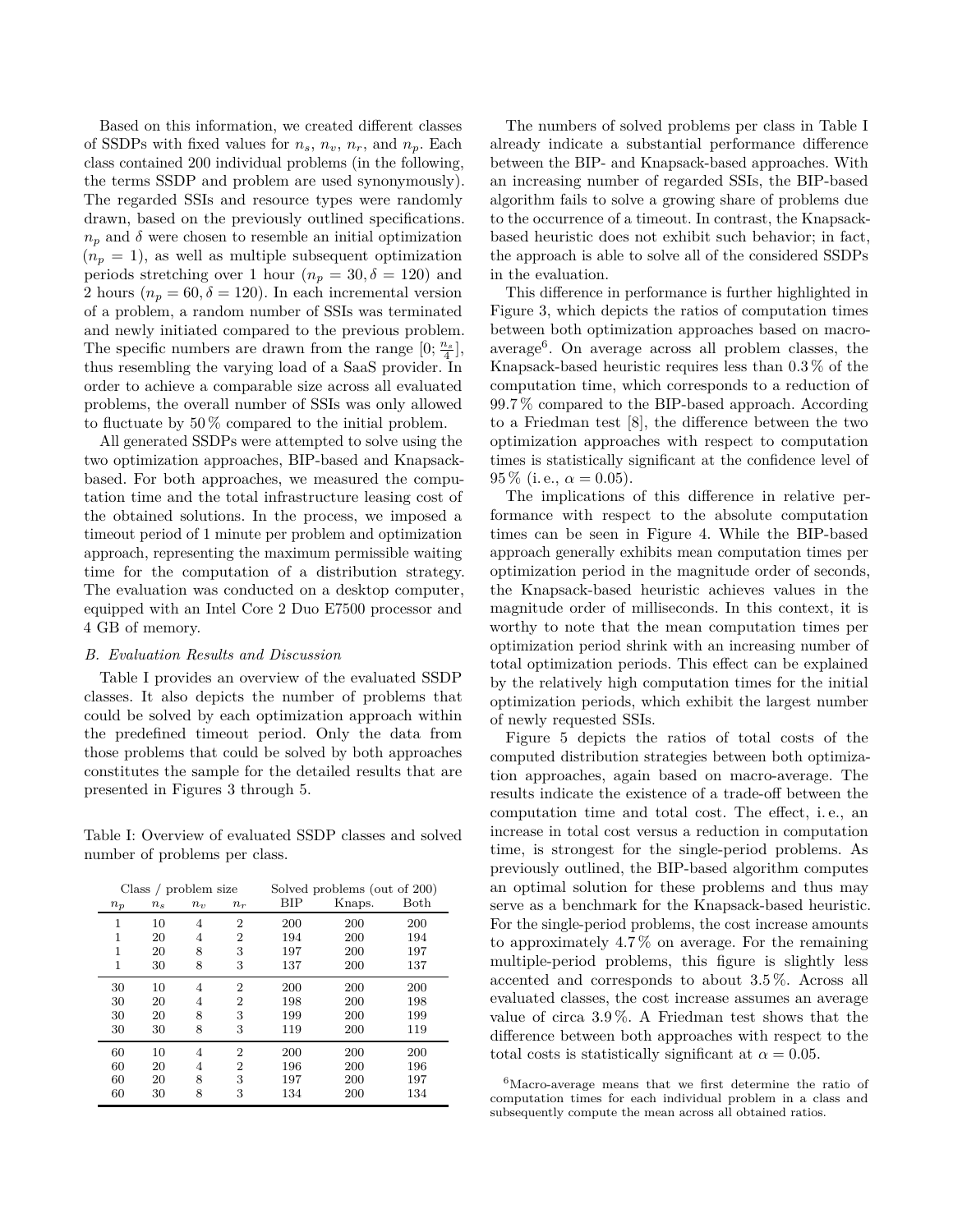<span id="page-6-1"></span>

Figure 3: Ratios of computation times between both optimization approaches (based on macro-average).

<span id="page-6-3"></span>

Figure 4: Mean absolute computation times per optimization period for both optimization approaches.

In summary, the results indicate that the BIP-based algorithm, because of its computational complexity, is unsuitable for real-life scenarios, which may involve dozens or even hundreds requested SSIs in parallel and require the computation of distribution strategies at run time, i. e., under narrow time constraints. However, the results show that the Knapsack-based heuristic represents a viable alternative, due to its ability to solve the SSDP with favorable solution quality at very low computational effort. Thus, in accordance with our scenario and to the benefit of SaaS providers, the Knapsack-based approach facilitates a cost-efficient distribution of software services in infrastructure clouds under realistic conditions.

## IV. Related Work

<span id="page-6-0"></span>Ardagna et al. [\[9\]](#page-7-9) provide an approach for the distribution of Service Level Agreement (SLA)-bound Web services across various IaaS providers and the subsequent admission of user requests, which is modeled using queuing theory. In contrast to our work, the authors do not distinguish different resource types and do not

<span id="page-6-2"></span>

Figure 5: Ratios of total costs between both optimization approaches (based on macro-average).

consider a combination of multiple software services on individual VM instances.

Breitgand and Epstein [\[10\]](#page-7-10) consider the profitmaximizing placement of VMs on physical machines in a data center, with sets of VMs executing a specific software service. Their work is focused on the role of a cloud (IaaS) provider, rather than a SaaS provider. The authors do not consider specific resource types and only provide a single-period optimization model.

Breitgand et al. [\[11\]](#page-7-11) extend the previously described work, based on an identical scenario. Their approach regards specific resource demands, as well as resource supplies of different physical machines in a federated cloud. The authors present a multi-period IP model that permits different objectives, including profit minimization, and suggest a heuristic solution based on Linear Program (LP) relaxation. Their work is focused on the role of a IaaS provider, rather than SaaS provider again. In addition, the authors assume SLA-bound, temporally interruptible software services, and do not explicitly consider the management of VM instances depending on discrete billing periods. Lastly, they do not provide evaluation results for their proposed approach.

Kwok and Mohindra [\[12\]](#page-7-12) present an approach for the optimal placement of multi-tenant SaaS applications in a data center under consideration of different resource types and Quality of Service constraints. However, the authors do not specifically regard different VM types at varying price levels; accordingly, their objective consists of optimal resource exploitation on physical machines, rather than cost minimization.

Wu et al. [\[13\]](#page-7-13), in accordance with our work, address the distribution of SaaS-style software services to different IaaS providers under SLA restrictions. However, the authors only consider a given set of quantifiable resource demands, such as processor cycles, rather than arbitrary resource types, and assume job-oriented, rather than